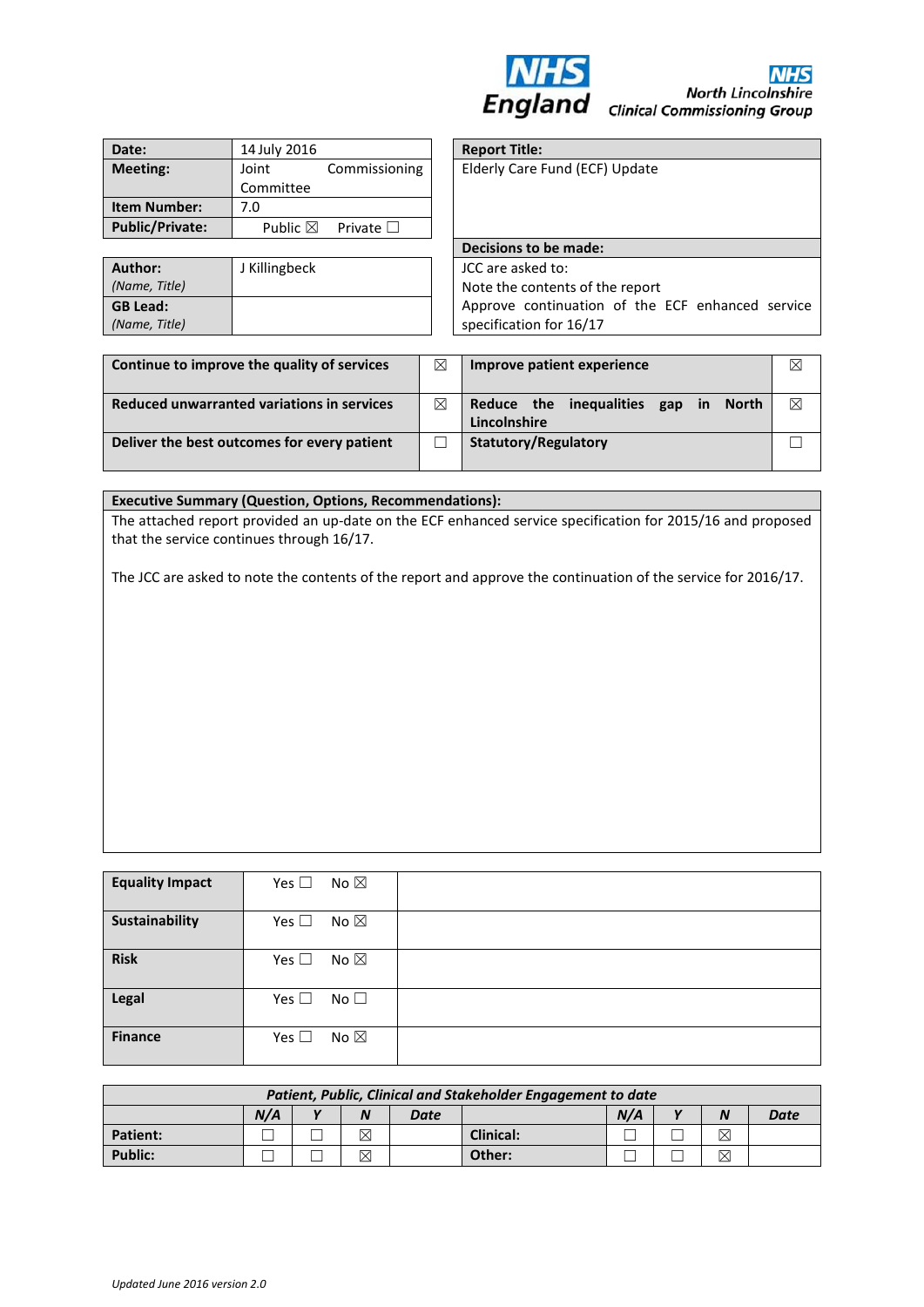### **Report to the North Lincolnshire Joint Commissioning Committee**

# **14th July 2016**

#### Elderly Care Fund (ECF) up-date

#### **Introduction -National Context**

In December 2013 NHS England published 'Everyone Counts: Planning for patients 2014/15 To 2018/19. This document detailed the government's commitment to a specific focus during 2014/15 on those patients aged 75 and over and those with complex needs.

The new GP contract for 2014/15 secured specific arrangements for all patients aged 75 and over to have a named accountable GP and for those who need it, to have a comprehensive and co-ordinated package of care.

The planning document identified specific resources to be directed into primary care to support GPs with their additional responsibilities: *"CCGs are expected to support practices in transforming the care of patients aged 75 or older and reducing avoidable admissions by providing funding for practice plans to do so. They will be expected to provide additional funding to commission additional services which practices, individually or collectively, have identified will further support the accountable GP in improving quality of care for older people. This funding should be at around £5 per head of population for each practice which broadly equates to £50 for patients aged 75 and over".*

#### **Local Context**

During 2014/15 North Lincolnshire GP Practices submitted practice plans to deliver the role of accountable GP and pilot new and innovative ways of working to support the delivery of the 'accountable GP role in general practice. Practices were required to provide feedback to the CCG on what worked in practice and any perceived gap in service provision locally to inform future planning.

The findings from this pilot period identified a perceived gap in provision of falls preventions services and frailty services within the community to supports GPs with assessments and management of patients aged 75 years and over who were are at risk of falling and had unidentified frailty. Following on from consultation with Council of Members on the feedback from the first year, it was agreed that a proportion of the ECF be identified to commission a local service to meet the unmet need of this group of patients. As a result, a community frailty assessment/falls prevention service has been commissioned by the North Lincolnshire CCG on behalf of GP practices and is currently funded at using £2 per head of the [i](#page-5-0)dentified  $E5$  per head of population.<sup>1</sup>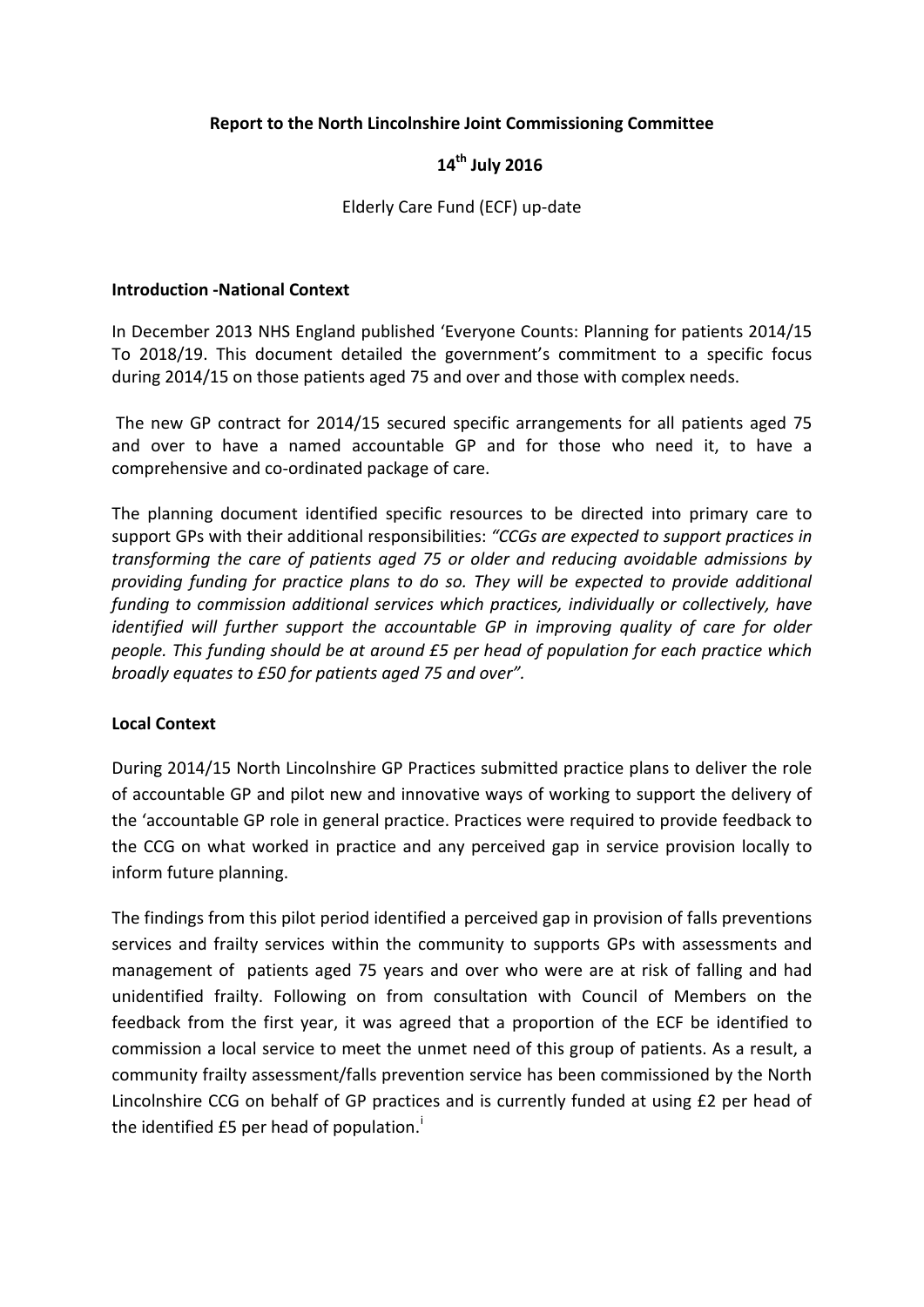During 2015/16 North Lincolnshire CCG committed the remaining £3 per head of population to support and enhance the role of named accountable GP for care of the elderly through a local enhanced service specification. The aims and objectives of the enhanced service specification define the minimum requirement for practices to deliver.

These include:

# **Service Outcomes:**

# **It is expected that the improved service and management of patients aged 75 plus will contribute to**:

- Reduction in emergency admissions in the patient population aged 75 and over
- Reduction in emergency re-admissions within 30 days of discharge in the patient population aged 75 and over
- Reduction in unplanned hospitalisation for chronic ambulatory care sensitive conditions in patients aged 75 and over
- Reduction in outpatient referrals for patients aged 75 and over
- Improving patient experience

#### **Aims and objectives of service**

As detailed in the original planning guidance, the aim of this service specification is to support and enhance the role of named accountable GP for patients aged 75 years and over, offering support that is over and above the contractual requirements.

The named accountable GP will take lead responsibility for ensuring that all appropriate services required under the GMS contract are delivered to each of their patients aged 75 and over, where required (based upon the clinical judgement of the named accountable GP) they will:

- All patients aged 75 and over to have a named, accountable GP
- Work with relevant associated health and social care professionals to meet the health care needs of the patient where clinically appropriate
- Ensure the patient aged 75 years and over has access to a health check as set out in section 7.9 of the GMS Contract Regulations (appendix 1)
- Undertake care reviews on a minimum of 10% of patients aged 75 and over
- Ensure care is coordinated with links to locality teams established
- Undertake proactive reviews of unplanned admissions for patients aged 75 and over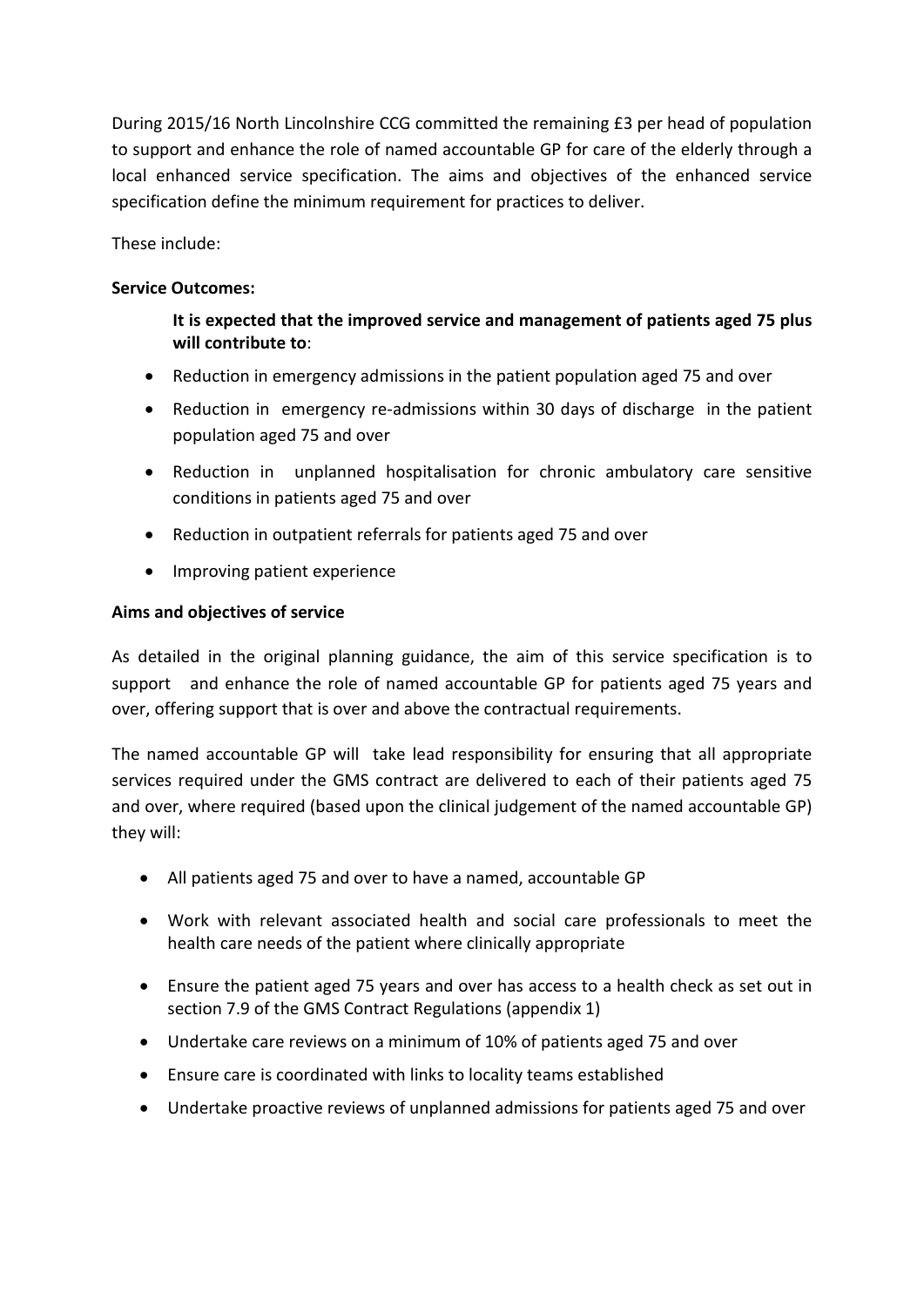This enhanced service is aimed at being flexible in delivery by the practice in order to meet the unique needs of the practice population. Practices will utilise the resource to improve care for this patient group and reduce avoidable admissions in patients aged 75 and over.

The following characteristics of the enhanced offer are expected as a minimum across all practices (in addition to those detailed above:

- Care for this patient group will be patient centred rather than disease specific orientated, with longer appointment times where necessary to facilitate this
- Improved access to health care minimum of same day telephone consultation if required
- Practices will undertake care reviews for a minimum of 10% of patients aged 75 and over as detailed in the care review template (Appendix 2)
- Practices will proactively review all unplanned admissions for patients aged 75 and over and take any appropriate action to reduce risk of further admissions
- Practices will undertake a patient satisfaction survey (following care reviews of patients aged 75 and over)
- Practices will establish links to community locality teams to enhance the care offer to patients

The enhanced service specification (£3 per patient aged 75 and over) for the ECF is offered to all practices and subsequently all signed up to deliver during 2015/16; all practices are signed up to the temporary extension of the service during 2016/17 and continue to deliver against the service specification.

# **ECF Enhanced Service Specification - Outputs 2016/17**

# 1. Informing Patients of their named accountable GP

During 20161/17 a minimum of 14,394 patients aged 75 and over have been informed of their named accountable GP and 382 health checks for this group have been undertaken. The number is fluid as patients are informed of their named accountable GP following their 75<sup>th</sup> birthday and all practices have processes in place to ensure that patients are identified and informed following their birthday.

# 2. Access to a Health Check

Practices have been offering patietns s access to a health check as required. During 2016/17 1,355 health checks have been undertaken for those patients accepting the offer of a health check. Any changes to the care of the patient following the care review are actioned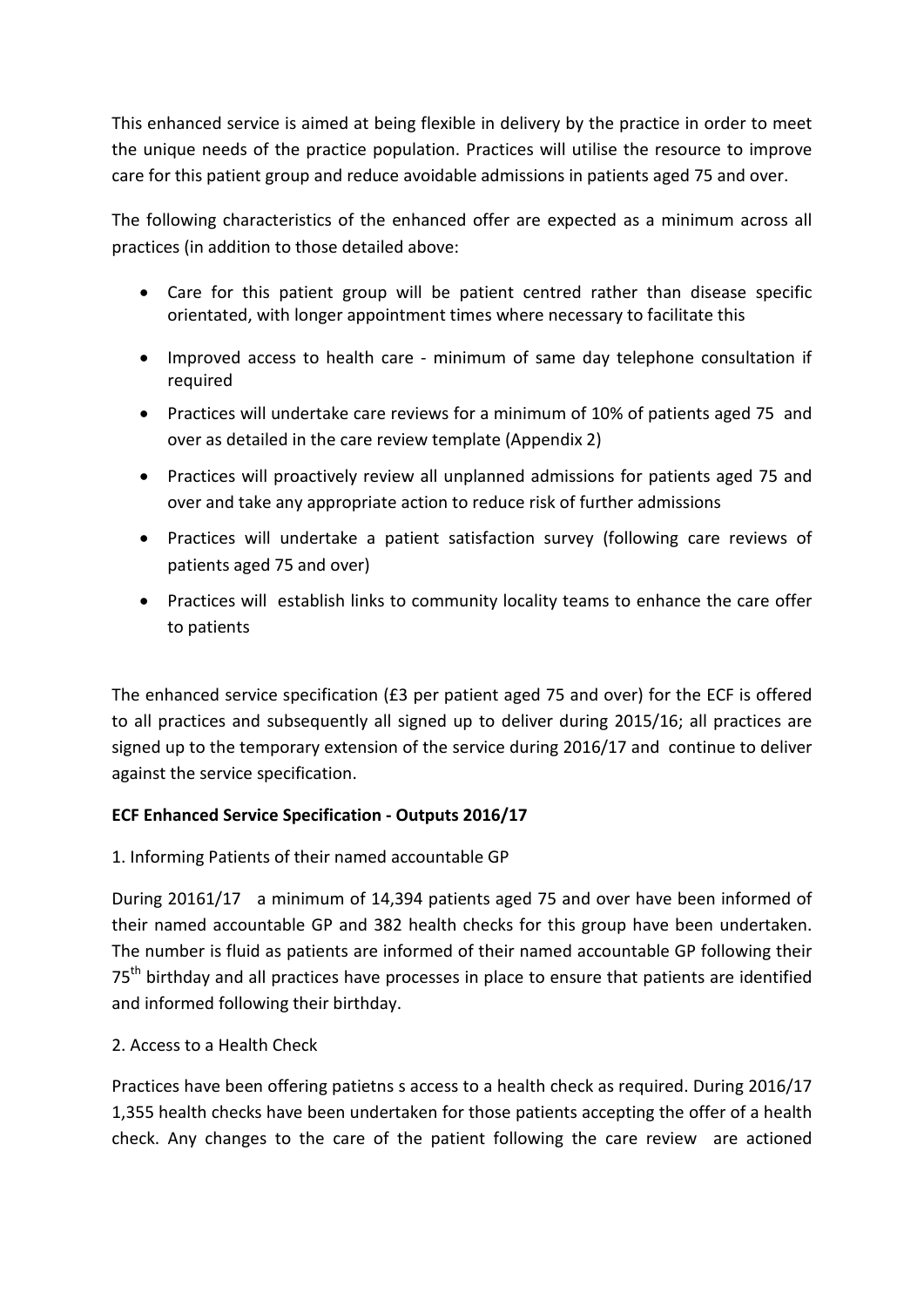immediately and include for example, review of medication, referral for falls assessments/frailty assessment, referral to social care/carers support etc…

# 3. Proactive Care Reviews of unplanned admissions

A total of 1,274 proactive reviews of unplanned admission for patients aged 75 and over have taken place as a result of the enhanced service specification. Where the admission is deemed as avoidable a review of the patient care is undertaken. This may result in, for example, referral for a falls assessment, medication / care review/carers review and linking with the wellbeing hubs to identify additional support for the patient if required.

# 4. Care reviews

A total of 2,336 care reviews have been undertaken for patients which at present represents approximately 16% of patients aged 75 and over. This is over the required 10% stipulated in the enhanced service specification.

#### Additional outputs

Overall, practices have increased the number of clinical hours to deliver the role of accountable GPs for patients aged 75 and over; though this varies across practices; some practices have dedicated time to deliver the role, others fit this time into day-today appointment systems. Many practices have introduced 20 minute appointments into the system specifically for care of patients aged 75 and over. Some practices formally document these; others fit them into the daily appointment system. In addition, some practices are undertaking care reviews in the patient's home (including care home residents) if they are housebound or have difficulty getting into the practice.

# **Patient Satisfaction**

As part of the service specification, practices are required to undertake a patient satisfaction survey on patents following their care review. To date the results overwhelming show a very high level of patient satisfaction, with the a minimum of 82% of patients stating they were either 'very satisfied' or 'satisfied with their care at the practice.

# **Conclusion**

**The ECF enhanced service specification is now established within primary care and is achieving the aims of supporting the role of named accountable GP for patients aged 75 years and over. In addition, the service specification is enhancing the care of this patient cohort with additional enhancements to the care and support on offer within primary care, with the vast majority of patients stating they are satisfied with the care they receive.**